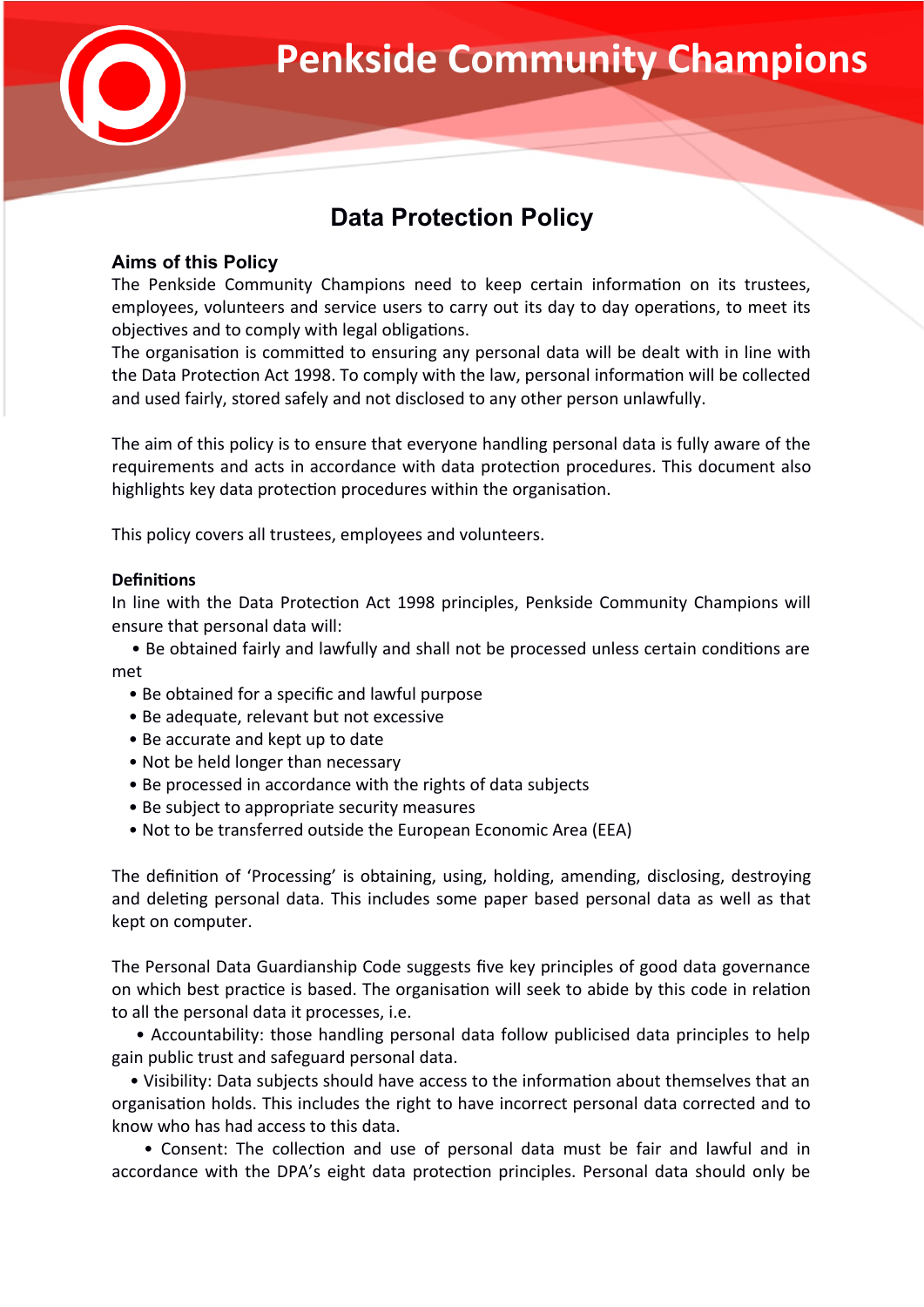used for the purposes agreed by the data subject. If personal data is to be shared with a third party or used for another purpose, the data subject's consent should be explicitly obtained.

• Access: Everyone should have the right to know the roles and groups of people within an organisation who have access to their personal data and who has used this data.

• Stewardship: Those collecting personal data have a duty of care to protect this data throughout the data life span.

### Type of information processed

Penkside Community Champions may process the following personal information:

- personal details
- family detail
- membership details
- goods and services
- fnancial details
- physical or mental health details

Personal information is kept in the following forms: hard copies on paper, digital copies on local machines, shared network drives and cloud services.

Groups of people within the organisation who will process personal information are employees and volunteers.

#### **Notification**

The name of the Data Controller within our organisation is Stewart Bishop

#### **Responsibilities**

Policy Implementation under the Data Protection Guardianship Code, overall responsibility for personal data in a not for profit organisation rests with the governing body. In the case of the Penkside Community Champions, this is the board of trustees.

The governing body delegates tasks to the Data Controller. The Data Controller is responsible for:

- understanding and communicating obligations under the Act
- identifying potential problem areas or risks
- producing clear and effective procedures

• notifying and annually renewing notification to the Information Commissioner, plus notifying of any relevant interim changes

All employees and volunteers who process personal information must ensure they not only understand but also act in line with this policy and the data protection principles.

To meet our responsibilities trustees, employees and volunteers will

- Ensure any personal data is collected in a fair and lawful way;
- Explain why it is needed at the start;
- Ensure that only the minimum amount of information needed is collected and used;
- Ensure the information used is up to date and accurate;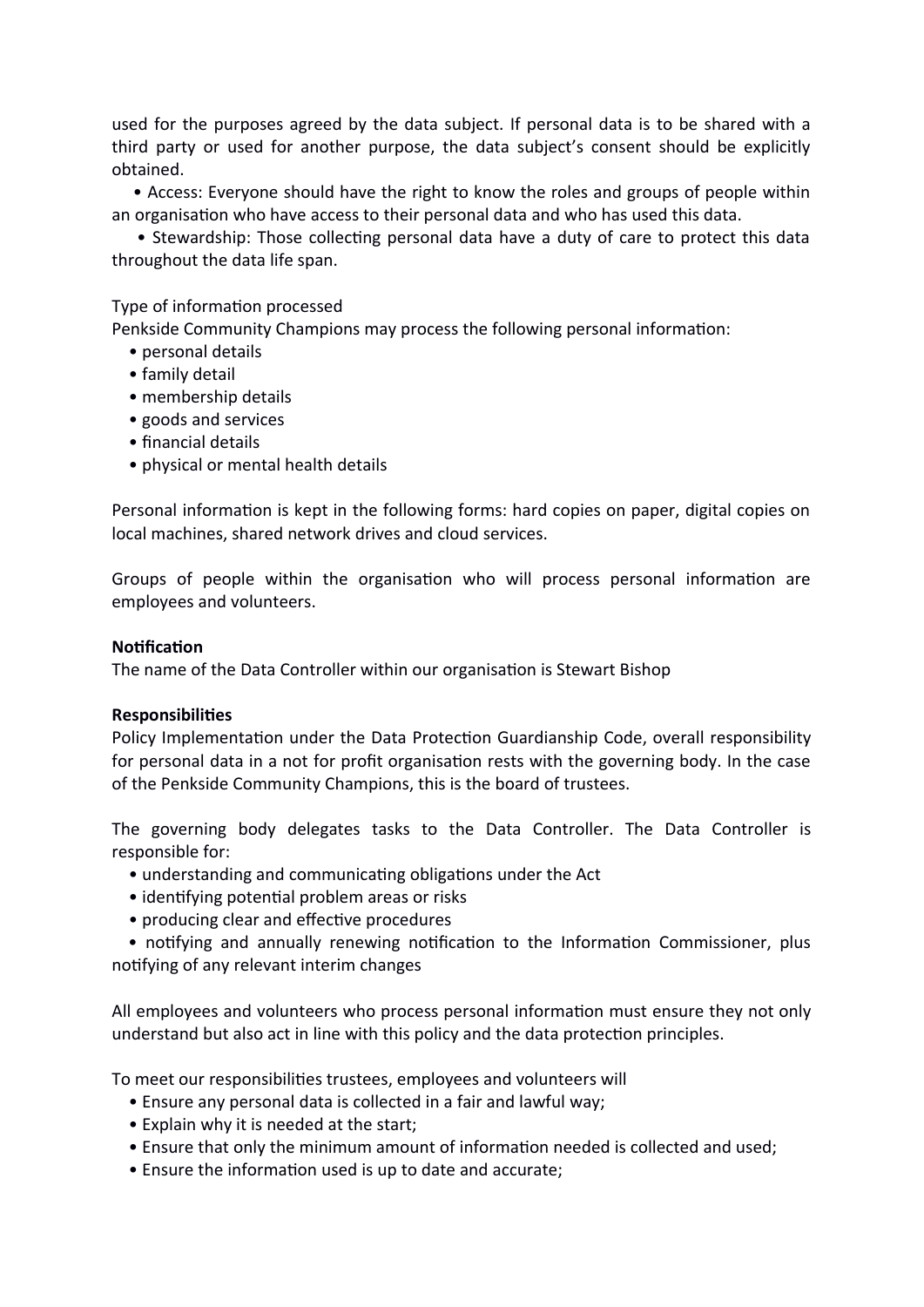- Review the length of time information is held;
- Ensure it is kept safely;
- Ensure the rights people have in relation to their personal data can be exercised

We will ensure that:

• Everyone managing and handling personal information is trained to do so.

• Anyone wanting to make enquiries about handling personal information, whether a member of staff, volunteer or service user, knows what to do:

• Any disclosure of personal data will be in line with our procedures.

Queries about handling personal information will be dealt with swiftly and politely. **Training** 

Training and awareness raising about the Data Protection Act and how it is followed in this organisation will take the following forms:

On induction: explanation of data protection policy and a personal copy of the policy being presented to the employee or trustee

General training/ awareness raising: regular reviews, (at least every 2 years, or when the policy is reviewed).

## **Gathering and checking information**

Before personal information is collected, we will consider: the type of information it is necessary to collect in order to adequately and thoroughly perform our duties.

We will inform people whose information is gathered about the following: the way in which the information will be held, how we will use the information, the retention policy for such information and whether and with whom we will share the information.

We will take the following measures to ensure that personal information kept is accurate: all hard copy documents will be kept in locked drawers or filing cabinets available only to authorised people. All digital data will be kept in password protected files, where the password is only available to authorised people.

Personal sensitive information will not be used apart from the exact purpose for which permission was given. Data Security

The organisation will take steps to ensure that personal data is kept secure at all times against unauthorised or unlawful loss or disclosure. The following measures will be taken: all hard copy documents will be kept in locked drawers or filing cabinets available only to authorised people. All digital data will be kept in password protected files, where the password is only available to authorised people.

 ny unauthorised disclosure of personal data to a third party by a volunteer or trustee may result in termination of volunteering position